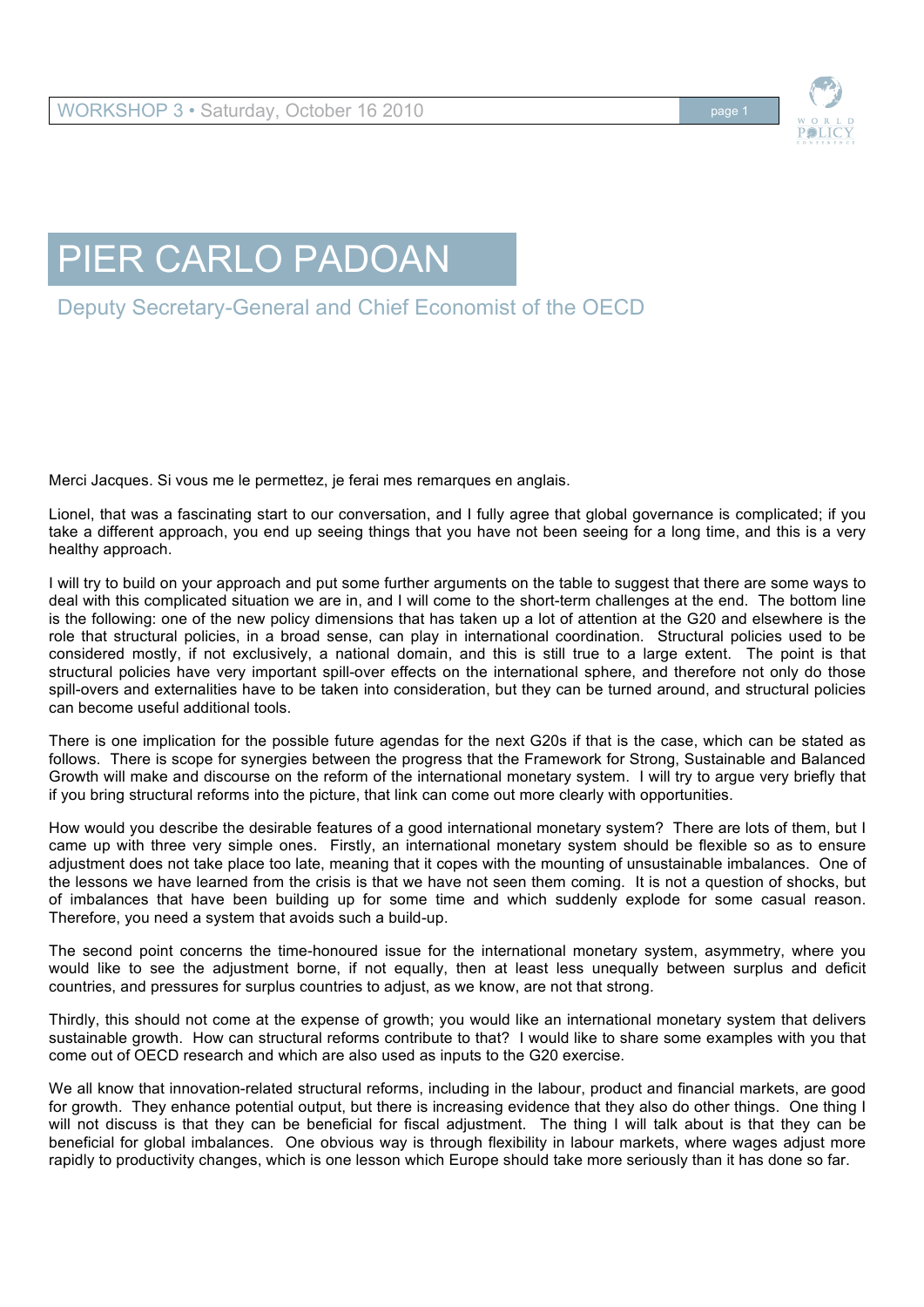

Another way, which is perhaps more interesting in this context, is that in countries where high structural savings or low structural investment persist, structural reforms can address savings and investment in a way that eventually reverberate in current account imbalances, and there are several examples there. For instance, if you improve social security systems, such as pensions and health, in emerging countries with high savings, this will address household savings. Financial market liberalisation in those countries will address corporate savings, which are also very high. Liberalising product markets could increase investment in some of those countries. Regarding deficit countries, in addition to flexibility, you could think of productivity enhancing measures that could increase savings.

Regarding surplus countries in advanced economies, and I am thinking of one large member of the Eurozone, liberalisation of the service sector, for instance, would definitely increase a stubbornly low investment rate. Therefore, you would have a rebalancing of the structural determinants of the current account surplus of that country without necessarily doing what the government has said they do not want to do, which is fiscal expansion.

Therefore, there are several examples, but if we accept that point, then we have to look at the implications of bringing this dimension into international monetary system reform. First of all, I am not claiming that by addressing savings and investment structural determinants you have solved the problems of adjustment at the international level. I am saying much more modestly that if you add structural reforms to the toolkit of policy instruments you put in place to address global imbalances, then there is a strengthening of the package. This, again, is the spirit of the G20 Framework for Growth.

The second point is the time dimension. What can we do tomorrow? Tomorrow we can start doing sustainable things that will start bringing results over the medium term, but at least we will move in the right direction. Structural reforms, of course, take a few years to produce impacts on growth and address those macroeconomic variables. Should that be the case, and if those reforms go in the right direction, then other reforms, such as of the exchange rate system in some countries, are reinforced by a situation where the fundamentals are going in the right direction.

Therefore, that reinforces other instruments, and brings back an old policy debate which I am old enough to recollect, namely, the sequencing of reforms. When we ask countries to reform in different ways, do we ask in what order we should do it? No. I think this is a big economic mistake, and it could be an even larger political mistake, because it does not give those countries we are asking to reform the appropriate political timeline. The sequencing of reform is important for that reason.

Structural reforms that address surplus countries' needs provide one, though a partial, solution to the problem of asymmetry. Stan Fisher said in a seminar in Washington last week that we have tried to address the symmetry problem in adjustment for 60 years, and we have not solved it. Pressure on surplus countries to adjust is very small. The issue is whether those countries can be offered a larger menu of options that do not go against their immediate policy preferences, and that eventually make it desirable to take those policy actions which eventually lead to a reduction of the surplus. This might be one case.

. Global current account imbalances underlying savings and investment imbalances should not be totally eliminated; they are good in some cases. There are some good imbalances, because their determinants reflect the right choices in investment that would lead to a larger tradable sector and address fundamental problems. One question I put on the table is whether we can try to understand better the linkage between structural reforms to address different incentives for investment, both in the real and the financial sector in some countries, and the implications for international capital flows.

What kind of international monetary system would we like to see from that point of view? Very simply, I would like to see a system where there is more long-term investment and less volatile investment. My point is that there is scope for the agenda on international economic governance to put together the elements underlying the framework, i.e. rebalancing in the medium to long term as well as in the short term, and the instruments you need to put in place to have a better international monetary system. Let us put aside the very delicate issue of reserve currencies, and look more modestly at the issue, which itself is very important, of financial safety nets. The way you think about financial safety nets could itself be changed if the fundamental adjustments to help structural reforms go in the right directions.